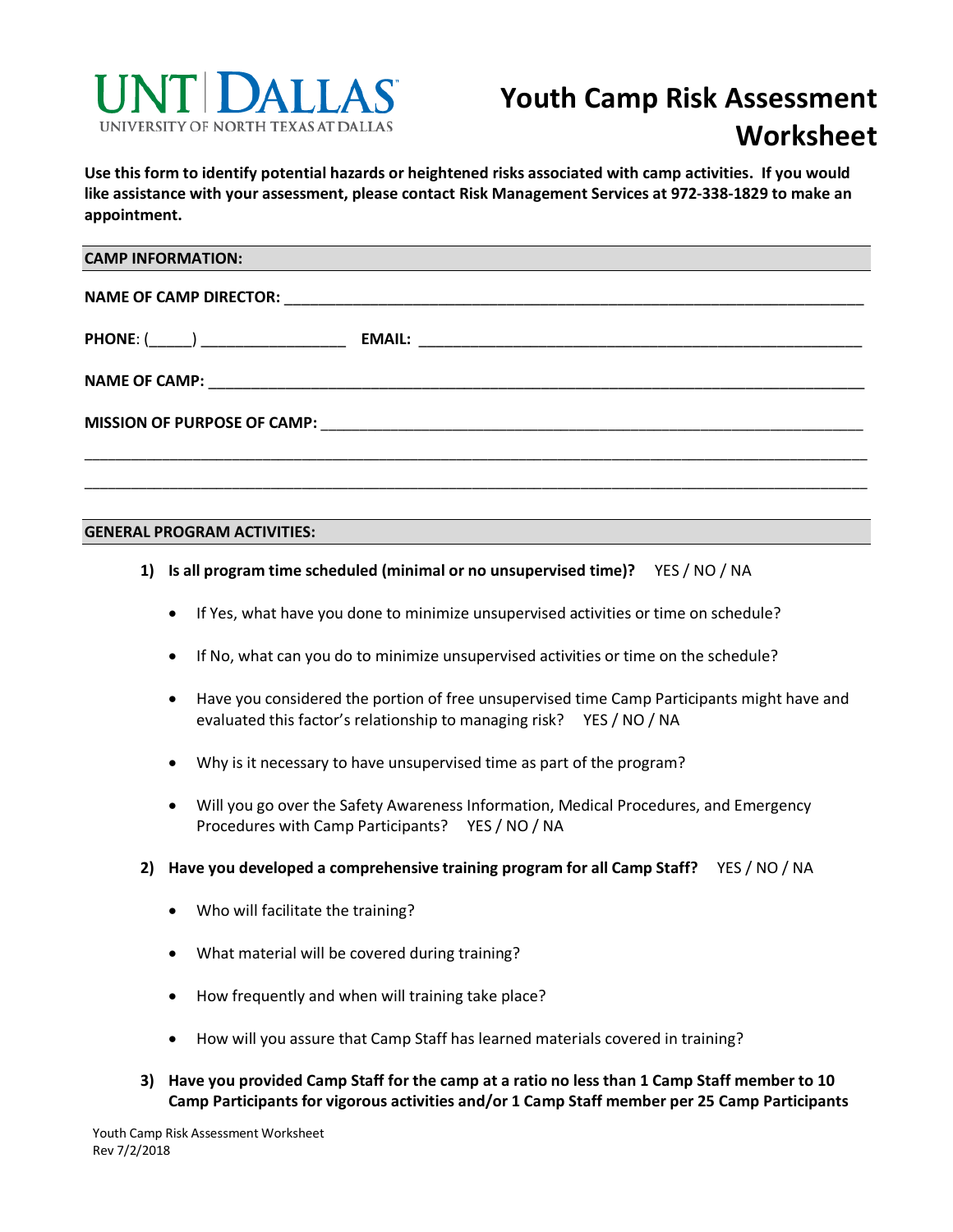**for sedentary activities throughout the duration of the camp in accordance with the Texas Administrative Code?** YES / NO / NA

**4) Are recreational events or activities that involve physical activity included in the programming?**  (Examples: running, jumping, swimming, climbing activities at heights greater than six (6) feet, lifting weights, contact or field competition sports, etc.) YES / NO / NA If yes, please list. *(You may attach an additional sheet if necessary.)*

\_\_\_\_\_\_\_\_\_\_\_\_\_\_\_\_\_\_\_\_\_\_\_\_\_\_\_\_\_\_\_\_\_\_\_\_\_\_\_\_\_\_\_\_\_\_\_\_\_\_\_\_\_\_\_\_\_\_\_\_\_\_\_\_\_\_\_\_\_\_\_\_\_\_\_\_\_\_\_\_\_\_\_\_\_\_\_\_\_\_ \_\_\_\_\_\_\_\_\_\_\_\_\_\_\_\_\_\_\_\_\_\_\_\_\_\_\_\_\_\_\_\_\_\_\_\_\_\_\_\_\_\_\_\_\_\_\_\_\_\_\_\_\_\_\_\_\_\_\_\_\_\_\_\_\_\_\_\_\_\_\_\_\_\_\_\_\_\_\_\_\_\_\_\_\_\_\_\_\_\_ \_\_\_\_\_\_\_\_\_\_\_\_\_\_\_\_\_\_\_\_\_\_\_\_\_\_\_\_\_\_\_\_\_\_\_\_\_\_\_\_\_\_\_\_\_\_\_\_\_\_\_\_\_\_\_\_\_\_\_\_\_\_\_\_\_\_\_\_\_\_\_\_\_\_\_\_\_\_\_\_\_\_\_\_\_\_\_\_\_\_

- What proactive steps have you taken to minimize the risks associated with each of the physical activities listed above?
- **5) Will any activity of this program involve Camp Participant use of/or access to firearms, bows and arrows, pressurized projectiles, hand or power tool such as saw, exacto knives, drills, scissors, or scalpels?** YES / NO / NA

If yes, list items that will be used and why they are used as part of the program AND continue through question 5.

\_\_\_\_\_\_\_\_\_\_\_\_\_\_\_\_\_\_\_\_\_\_\_\_\_\_\_\_\_\_\_\_\_\_\_\_\_\_\_\_\_\_\_\_\_\_\_\_\_\_\_\_\_\_\_\_\_\_\_\_\_\_\_\_\_\_\_\_\_\_\_\_\_\_\_\_\_\_\_\_\_\_\_\_\_\_\_\_\_\_ \_\_\_\_\_\_\_\_\_\_\_\_\_\_\_\_\_\_\_\_\_\_\_\_\_\_\_\_\_\_\_\_\_\_\_\_\_\_\_\_\_\_\_\_\_\_\_\_\_\_\_\_\_\_\_\_\_\_\_\_\_\_\_\_\_\_\_\_\_\_\_\_\_\_\_\_\_\_\_\_\_\_\_\_\_\_\_\_\_\_ \_\_\_\_\_\_\_\_\_\_\_\_\_\_\_\_\_\_\_\_\_\_\_\_\_\_\_\_\_\_\_\_\_\_\_\_\_\_\_\_\_\_\_\_\_\_\_\_\_\_\_\_\_\_\_\_\_\_\_\_\_\_\_\_\_\_\_\_\_\_\_\_\_\_\_\_\_\_\_\_\_\_\_\_\_\_\_\_\_\_

If no, go to question 6.

- Has the equipment been inspected to ensure proper working condition? YES / NO / NA
- What process is in place to check safety of equipment on regular intervals during the program?
- Will instructions on the safe use or handling of the equipment be provided to Camp Staff and Camp Participants? YES / NO / NA
- Who will facilitate this training and what resources have been used to assure training is accurate?
- How will you assure that Camp Participants understand training?
- Is appropriate safety equipment (such as, but not limited to, safety goggles, gloves) provided to all individuals participating in the activity? YES / NO / NA
- How many Camp Staff members will be supervising the use or handling of this equipment?
- What measures have been identified to restrict access to this equipment when not in use?
- Who will have access?
- **6) Will any activity involve the use of chemicals, ignitable or noxious gases?** YES / NO / NA If yes:
	- List items that will be used and why they are used as part of the program.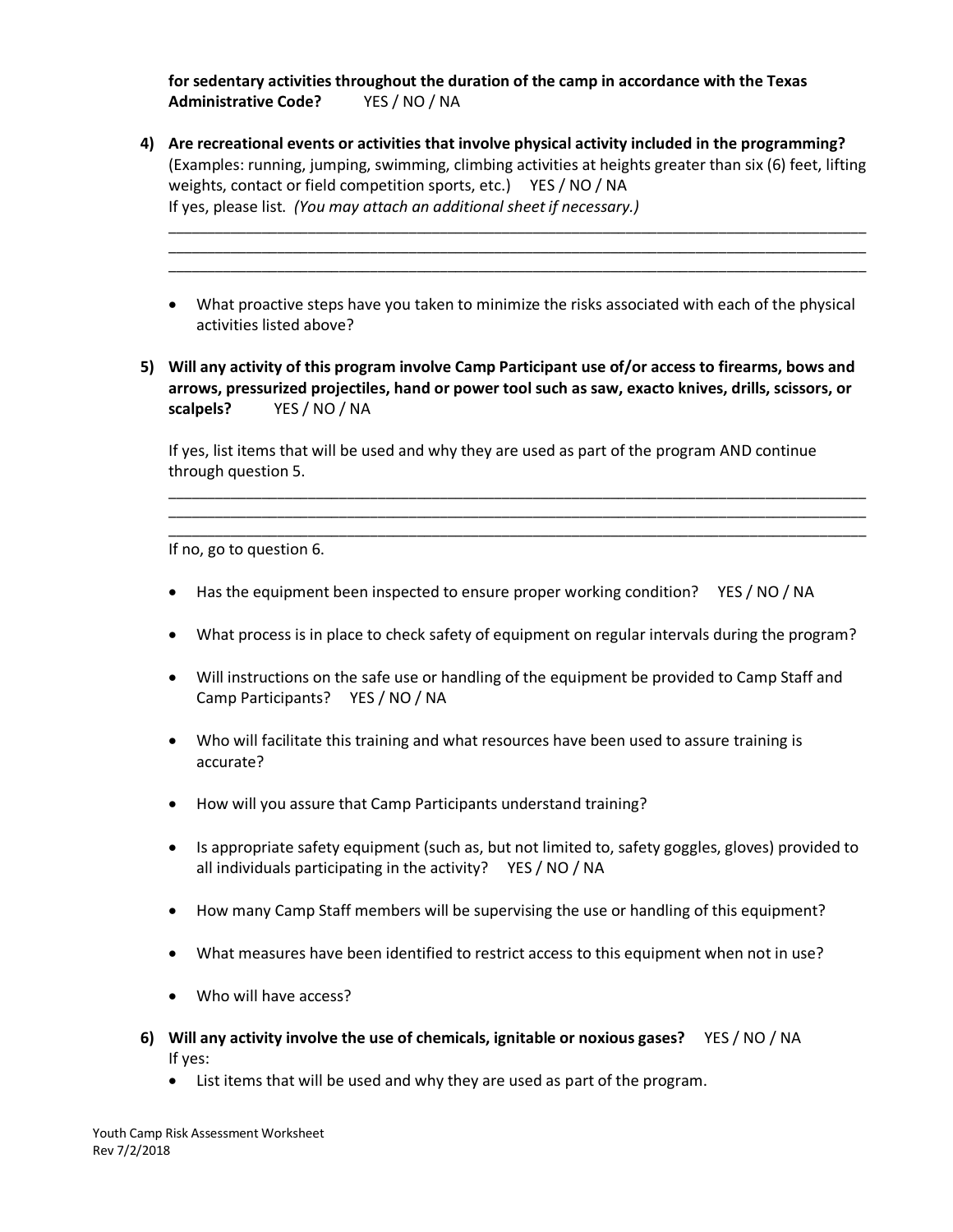• Will instruction on the safe use or handling of the equipment be provided to Camp Staff and Camp Participants? YES / NO / NA

\_\_\_\_\_\_\_\_\_\_\_\_\_\_\_\_\_\_\_\_\_\_\_\_\_\_\_\_\_\_\_\_\_\_\_\_\_\_\_\_\_\_\_\_\_\_\_\_\_\_\_\_\_\_\_\_\_\_\_\_\_\_\_\_\_\_\_\_\_\_\_\_\_\_\_\_\_\_\_\_\_\_\_\_\_\_ \_\_\_\_\_\_\_\_\_\_\_\_\_\_\_\_\_\_\_\_\_\_\_\_\_\_\_\_\_\_\_\_\_\_\_\_\_\_\_\_\_\_\_\_\_\_\_\_\_\_\_\_\_\_\_\_\_\_\_\_\_\_\_\_\_\_\_\_\_\_\_\_\_\_\_\_\_\_\_\_\_\_\_\_\_\_ \_\_\_\_\_\_\_\_\_\_\_\_\_\_\_\_\_\_\_\_\_\_\_\_\_\_\_\_\_\_\_\_\_\_\_\_\_\_\_\_\_\_\_\_\_\_\_\_\_\_\_\_\_\_\_\_\_\_\_\_\_\_\_\_\_\_\_\_\_\_\_\_\_\_\_\_\_\_\_\_\_\_\_\_\_\_

- Who will facilitate this training and what resources have been used to assure training is accurate?
- How will you assure that Camp Participants understand training?
- How many Camp Staff members will be supervising the use or handling of this equipment?
- What measures have been identified to restrict access to this equipment when not in use?
- Who will have access?
- **7) Will any activity involve water sports?** (diving, swimming, scuba, wading, etc.) YES / NO / NA

If yes, list these activities and continue through questions 7.

If no, go to Section B- Housing.

- How many certified lifeguards will be on duty at the immediate location of the activity?
- What will the supervisor to participant ratio be for water activities?
- Will there be an assessment of swimming skill proficiency in relation to the activity? YES / NO / NA

\_\_\_\_\_\_\_\_\_\_\_\_\_\_\_\_\_\_\_\_\_\_\_\_\_\_\_\_\_\_\_\_\_\_\_\_\_\_\_\_\_\_\_\_\_\_\_\_\_\_\_\_\_\_\_\_\_\_\_\_\_\_\_\_\_\_\_\_\_\_\_\_\_\_\_\_\_\_\_\_\_\_\_\_\_\_\_\_\_\_ \_\_\_\_\_\_\_\_\_\_\_\_\_\_\_\_\_\_\_\_\_\_\_\_\_\_\_\_\_\_\_\_\_\_\_\_\_\_\_\_\_\_\_\_\_\_\_\_\_\_\_\_\_\_\_\_\_\_\_\_\_\_\_\_\_\_\_\_\_\_\_\_\_\_\_\_\_\_\_\_\_\_\_\_\_\_\_\_\_\_ \_\_\_\_\_\_\_\_\_\_\_\_\_\_\_\_\_\_\_\_\_\_\_\_\_\_\_\_\_\_\_\_\_\_\_\_\_\_\_\_\_\_\_\_\_\_\_\_\_\_\_\_\_\_\_\_\_\_\_\_\_\_\_\_\_\_\_\_\_\_\_\_\_\_\_\_\_\_\_\_\_\_\_\_\_\_\_\_\_\_

- What type of skills will be assessed?
- What activities are in place for Camp Participants who do not pass the swimming assessment?
- Is the person conducting swimming skill proficiency assessments qualified to make proficiency determinations? YES / NO / NA
- Who will facilitate the assessment?
- Will a "buddy system" be utilized to ensure that Camp Participants do not enter the water alone?YES / NO / NA
- Will Camp Participants be provided a review of safety consideration appropriate for the water activity? YES / NO / NA
- Who will facilitate this training and what resources have been used to assure training is accurate?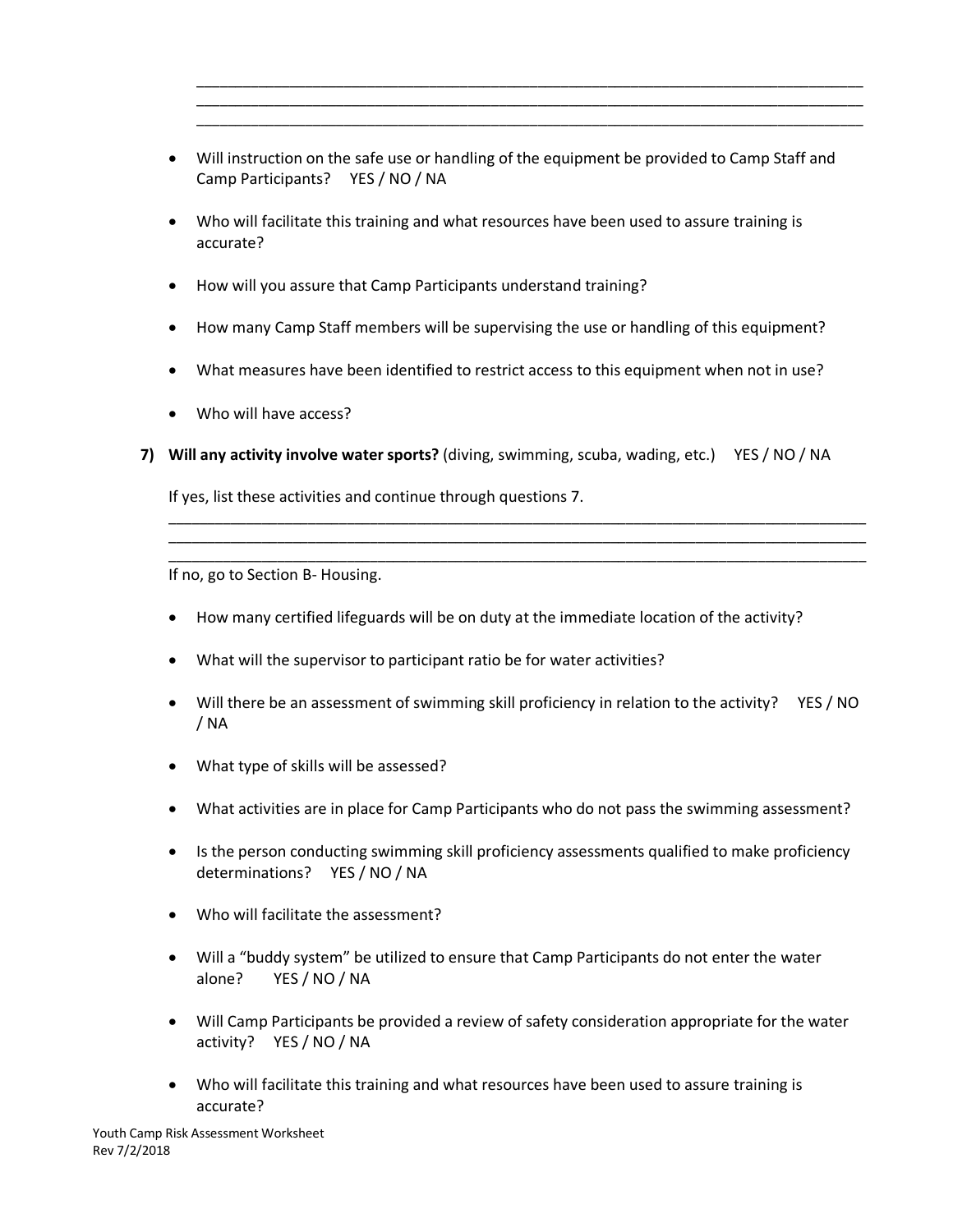- How will you assure that Camp Participants understand the training?
- What alternative activities are planned in the event of bad weather?
- Who will determine if weather is not suitable for water activities?
- Have proactive risk management plans been developed for these activities?

#### **HOUSING:**

- **1) Will Camp Participants be housed overnight in University Residence Halls?** YES / NO If yes,
	- Which halls?
	- What precautions need to be considered about the facility for the safety of Camp Participants?
- **2) Will Camp Participants be housed in facilities other than Residence Halls?** YES / NO **/** NA If yes,
	- What facilities?
	- What precautions need to be considered about the facility for the safety of camp participants?
- **3) Has consideration been given to the restriction of access to the housing area?** YES / NO / NA
	- How will access be restricted?
	- Who will be responsible for making sure access is restricted?
	- Who will have access to housing areas?
- **4) Will Camp Participants be provided instructions on security, loss prevention, and other housing related safety and security issues?** YES / NO / NA
	- What information will be included in the instructions?
	- When will this information be covered?
	- Who will facilitate material?
	- How will you assure participants understand information?
- **5) Will Camp Participants be instructed on emergency exit locations, procedures, and common meeting or reporting areas in the event of an emergency or building evacuation?** YES / NO / NA
- **6) Has consideration been given to determining an appropriate number of Camp Participants assigned to an established sleeping area/space?** YES / NO / NA
- **7) What curfew is established and communicated to Camp Participants?**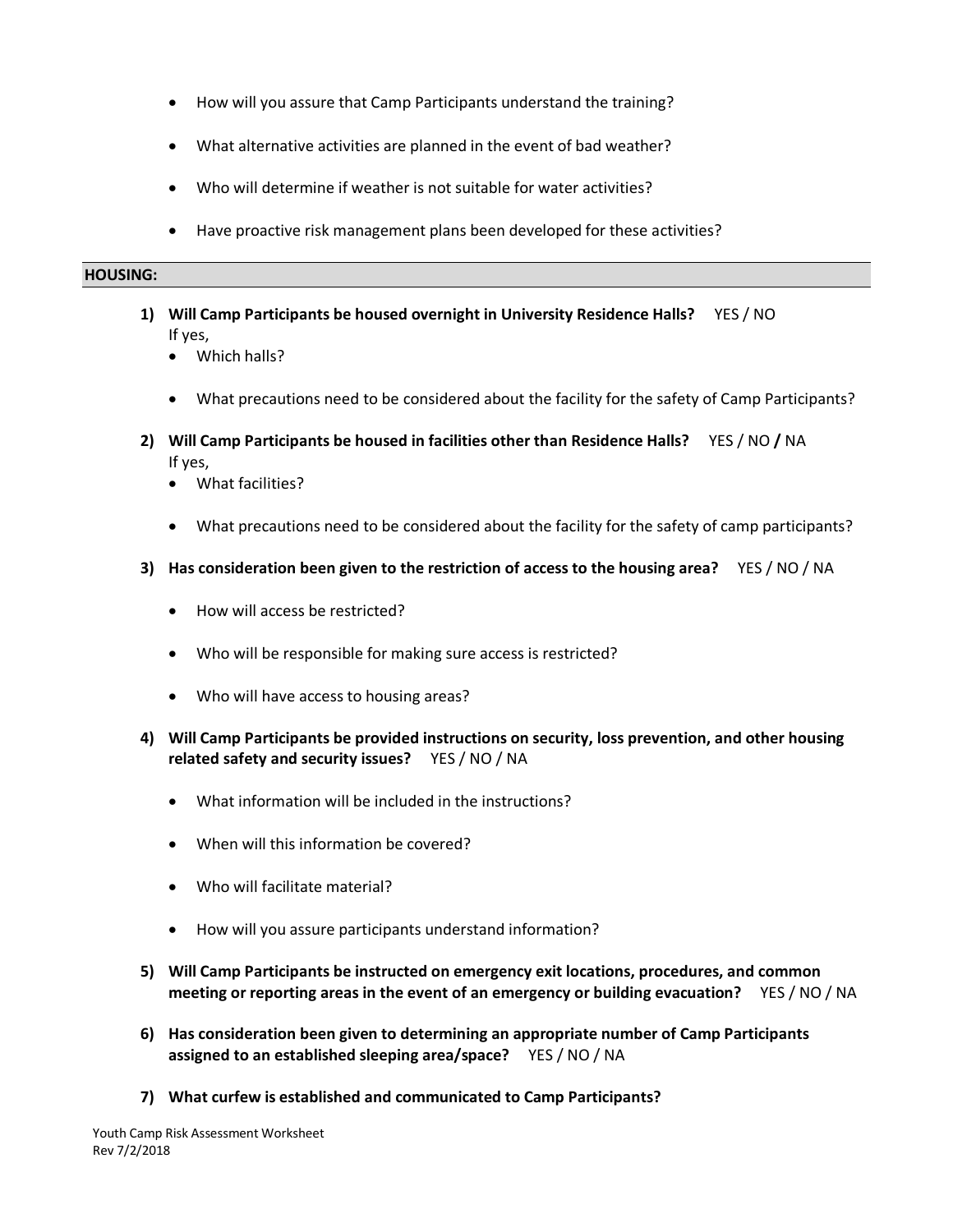- What process is enforced to determine all participants have been accounted for when curfew and lights out?
- What are the procedures if a participant is absent or unaccounted for (e.g. who should be informed, at what point should security or police authorities be advised, when will parents be advised)?
- Who has been trained on these procedures?
- Are procedures documented?
- What training has been done for Camp Staff regarding crisis response?
- **8) What provisions will be made to brief groups of Camp Participants bringing their own adult counselors or supervisors on safety, camp established expectations, camp rules, or other provisions?**
- **9) Have Criminal History Background Check forms been submitted to Risk Management Services for all Camp Staff no less than three weeks prior to the start of the camp?** YES / NO / NO
- **10) How will information be provided for Camp Participants on who to see or contact if they have an emergency?**
- **11) How will Camp Participants be briefed on expectations with regard to conduct (e.g. horseplay, pranks, etc.)?**
	- Who will facilitate these expectations with the Camp Participants?
- **12) Will Camp Participants be briefed on safety provisions specific to the facility in which they are housed (Ex. Prohibitions to sitting in windows, on ledges, and railing of high-rise buildings)?** YES / NO / NA
	- What information will be included?
	- When will this information be covered?
	- Who will facilitate the information?
	- How will you assure Camp Participants understand the information?

## **TRANSPORTATION:**

- **1) How will Camp Participants be transported to/from the camp assembly location?** 
	- What mode of transportation will be used?
	- What arrangements have been made for safe drop-off and pick-up procedures for Camp Participants?

Youth Camp Risk Assessment Worksheet Rev 7/2/2018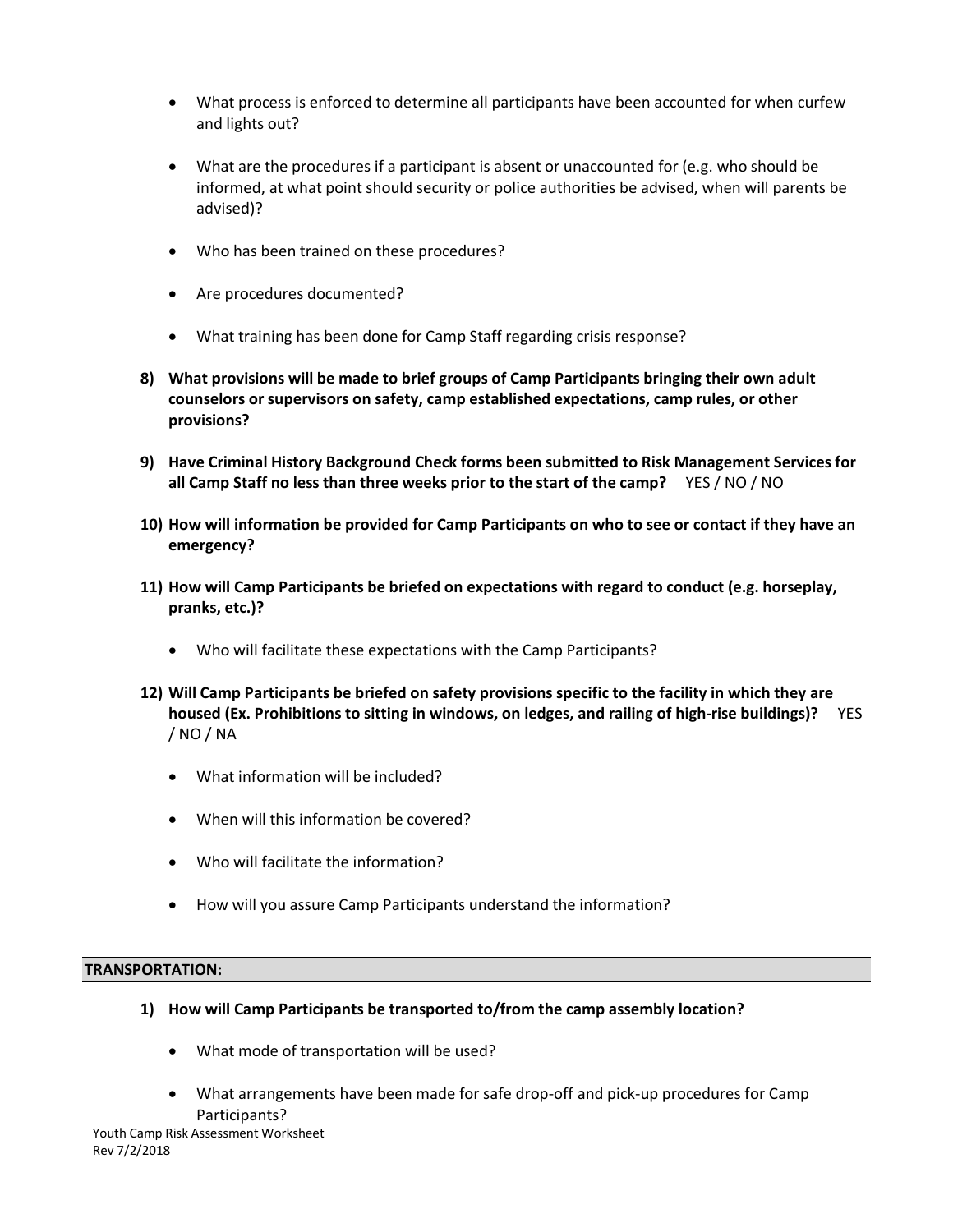# **2) Who will transport Camp Participants to/from camp activities?**

- When will Camp Participants be transported?
- What safety training has been done to minimize risks associated with travel?
- What process is enforced to determine all transported Camp Participants are accounted for before, during, and after traveling?

# **3) Will University of North Texas at Dallas vehicles be used for transporting Camp Participants? YES / NO / NA**

- Who will be driving the UNTD vehicles? (only UNTD employees are allowed to drive UNTD vehicles)
- Has the university employee completed a driver request form and sent it to the Risk Management office?
- Are 12 or 15 passenger vans going to be used to transport participants? YES / NO / NA
	- $\circ$  Has the University driver completed the van driver safety training with the facilities office (University Standard Administrative Procedure 24.01.01.M0.01: Van Safety Procedures)? YES / NO / NA
- **4) Will Camp Participants be transported in vehicles other than University owned vehicles? YES / NO / NA**
	- If yes, has the sponsor determined that the vehicles are reasonably sound and reasonably capable of safely completing the trip? YES / NO / NA
	- If yes, has the sponsor obtained evidence of insurance on the vehicle? YES / NO / NA
	- Have the insurance coverage amounts, in relation to the participants transported by the vehicle, been considered with Risk Management? YES / NO / NA
- **5) Will participants be transported over twenty-five (25) miles from the general camp activity site in relation to camp program activities?** YES / NO / NA
- **6) Although Camp Participants are not considered "University Students," the University policy on Student Travel is a good reference for planning camp or program field trips. Has the camp sponsor reviewed the University Policy 18.4.5: Student Travel Policy Procedures?** YES / NO / NA
- **7) When multiple vehicles are used to transport participants, will all drivers know the destination location and will they be provided individual driving direction?** YES / NO / NA
- **8) Will drivers be briefed on anticipated driving or traffic conditions in relation to transporting Camp Participants?** YES / NO / NA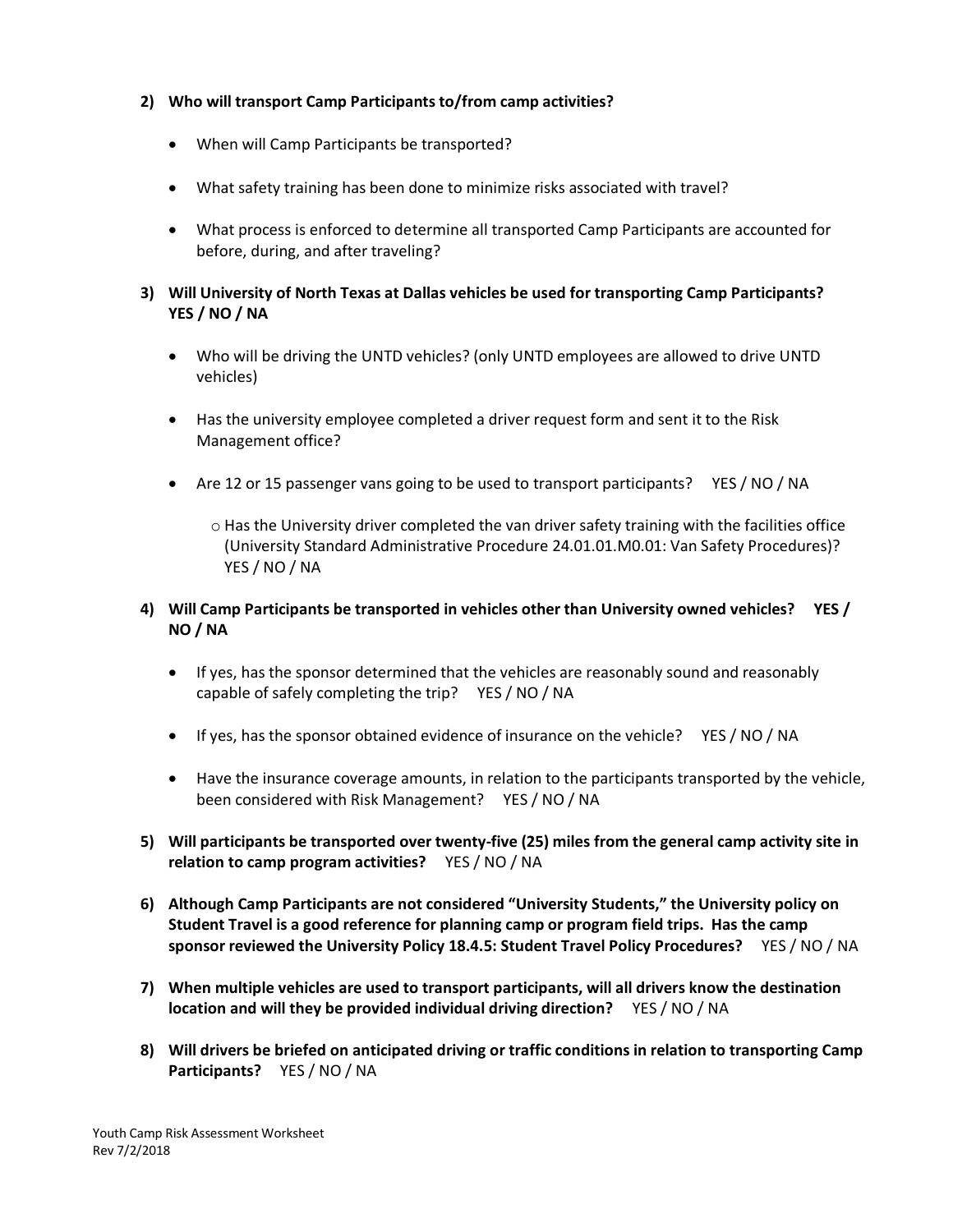- Has the Camp Director arranged for weather conditions to be reviewed prior to the Initiation of travel for more than twenty-five (25) miles from the main camp activity location? YES / NO / NA
- **9) Have safety considerations been discussed with all drivers?** (Ex. Entering and exiting traffic while driving in caravans, roadside and emergency stopping, communication provisions, separation contingency plans, automotive problems or flat tires) YES / NO / NA
- **10) Does the Camp Director know who to call in the event of a vehicle breakdown?** (University vehicles or personal vehicles) YES / NO / NA
- **11) Will drivers be instructed on what to do in the event of an automotive accident?** YES / NO / NA
	- Does the Camp Director know whom to call in the event of an automobile accident involving a University owned vehicle? YES / NO / NA
	- Does the driver know where the insurance card and Vehicle Accident Report forms are kept? YES / NO / NA
- **12) Has the Camp Director obtained Texas roadside emergency assistance telephone numbers for the areas in which the camp will be traveling?** YES / NO / NA
- **13) Will the Camp Director have in his/her possession other contact numbers that may be relevant in the event of an emergency that occurs while traveling?** (e.g. Risk Management Services, Compliance Office, the Camp Coordinator, the Camp Director if not accompanying on the trip) YES / NO / NA
- **14) Has the Camp Director assessed the appropriate loading and unloading sites for the buses, vans, and/or cars to avoid Camp Participant loading/unloading in or around traffic?** YES / NO / NA
- **15) Will a First Aid kit be present in the vehicles used for transporting Camp Participants?** YES / NO / NA

## **CHARTER SERVICES:**

- **1) Will this camp or program use chartered transportation services of any kind (buses, boats, airplanes, etc.)?** [Note: Chartered service is defined as services secured to transport Camp Participants by land, sea, or air in which one or more vehicles and operators are provided for this purpose.] YES / NO
	- If yes, has or will the sponsor confirm(ed) with the charter service that the charter service maintains appropriate certifications and is certified according to the mode of transportation and that the certificates or licenses are up to date? YES / NO / NA
- **2) Has or will the Camp Director confirm(ed) that the charter services carries liability insurance and that the policy is current?** YES / NO / NA
- **3) For boat charters, has or will the Camp Director confirm(ed) the availability of appropriately size life jackets for all Camp Participants and Camp Staff?** YES / NO / NA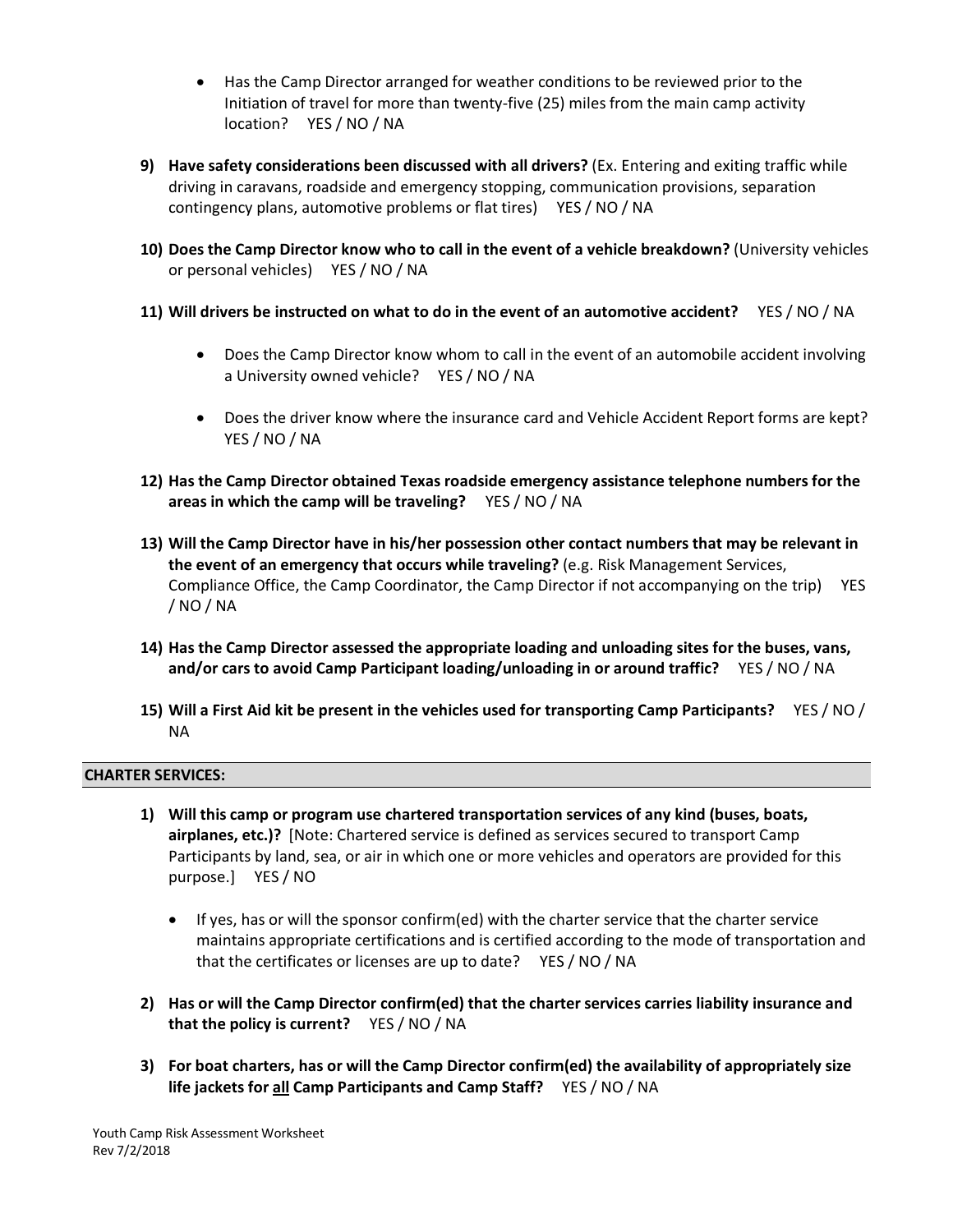- **4) Has the Camp Director considered arrangements for communicating proper safety measures to Camp Participants prior to loading?** YES / NO / NA
	- What information will be included in the instruction?
	- Who will facilitate the information?
	- How will you assure participants understand information?
- **5) Does the Camp Director have enough information about the business practices and safety records of the charter service to maintain reasonable confidence in the ability of the company to deliver quality and safe service to Camp Participants?** YES / NO / NA

## **FIRST AID:**

- **1) Will the Camp Director review with Camp Staff the Medical Procedures, Emergency Procedures, Food Safety, and Safety Awareness Information?** YES / NO / NA
- **2) Who will be the person on site who can administer immediate first aid and CPR if necessary?**
- **3) Will a First Aid Kit be available on site with Camp Participants at all times?** YES / NO / NA If no, please explain.

If yes, has the Camp Director considered which first aid kit items are most appropriate for the contents of the First Aid Kit according to the activities of the program? YES / NO / NA

• How often will the Camp Director inspect the contents of the First Aid Kit to ensure that used, out of date, or damaged items have been replaced?

\_\_\_\_\_\_\_\_\_\_\_\_\_\_\_\_\_\_\_\_\_\_\_\_\_\_\_\_\_\_\_\_\_\_\_\_\_\_\_\_\_\_\_\_\_\_\_\_\_\_\_\_\_\_\_\_\_\_\_\_\_\_\_\_\_\_\_\_\_\_\_\_\_\_\_\_\_\_\_\_\_\_\_\_\_\_\_\_\_\_ \_\_\_\_\_\_\_\_\_\_\_\_\_\_\_\_\_\_\_\_\_\_\_\_\_\_\_\_\_\_\_\_\_\_\_\_\_\_\_\_\_\_\_\_\_\_\_\_\_\_\_\_\_\_\_\_\_\_\_\_\_\_\_\_\_\_\_\_\_\_\_\_\_\_\_\_\_\_\_\_\_\_\_\_\_\_\_\_\_\_

- **4) Will Camp Staff be provided information on recognition of and treatment of heat exhaustion or heat stroke?** YES / NO / NA
- **5) What heat exhaustion preventatives will be taken for strenuous outside activity conducted between May and September**? (Ex. The provision of cool drinks and frequent encouragement or reminder to consume them, breaks or rest periods from extended periods of physical activity, staffers alert for the symptoms of the onset of heat exhaustion)
- **6) How will you collect the Medical Information and Release forms from each Camp Participant?**
	- How will this information be kept confidential and maintained?
	- How will the Camp Director consider issues related to receiving and securing the medication, scheduling dispensation, refrigeration, or other storage needs, return of the medication to the Camp Participants or parents at the close of the camp session?
	- Who will be the person administrating the medication?
- **7) What alternative restrictions are in place for Camp Participants who are allergic to food, insect bites, have prior injuries, etc.?**